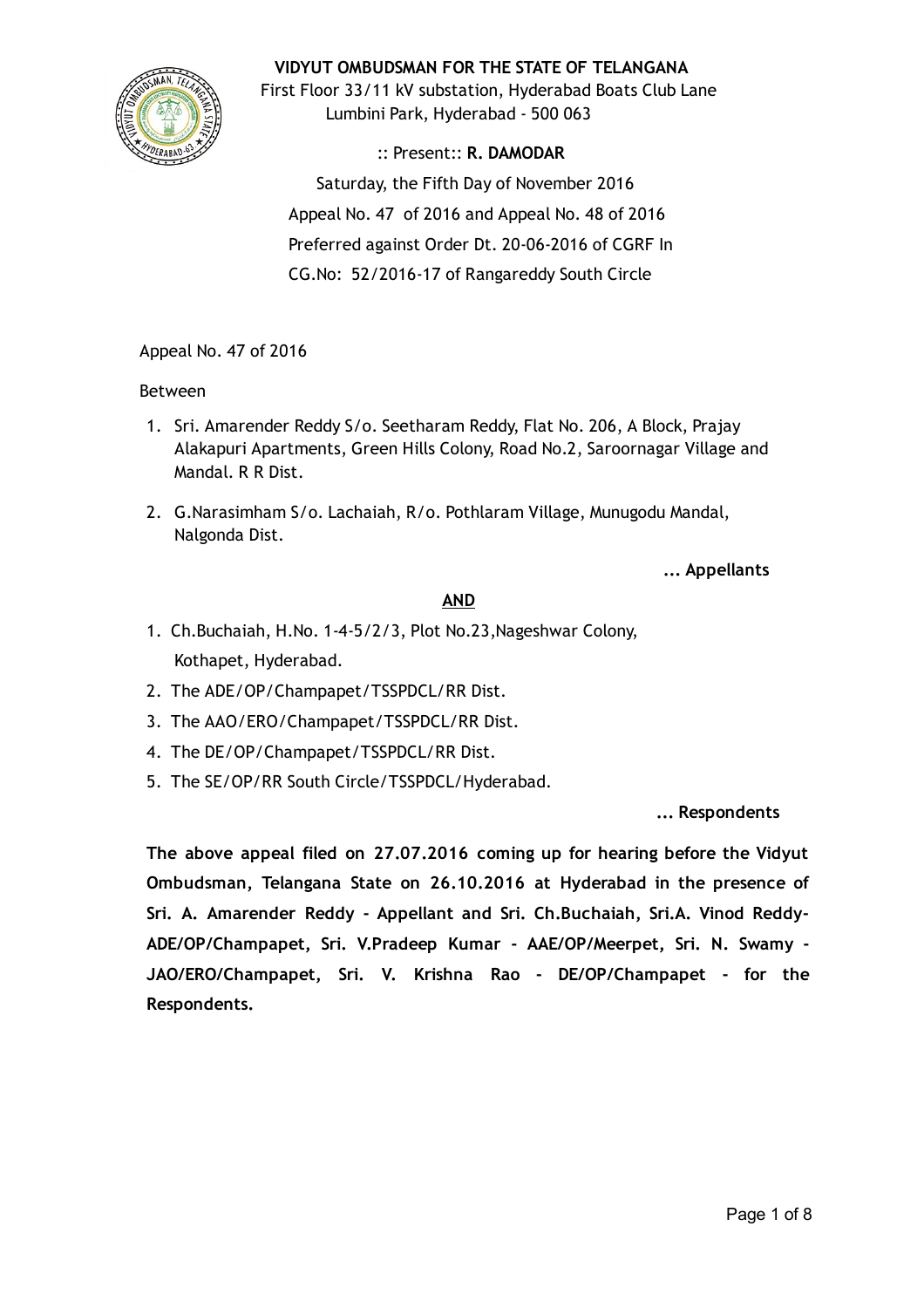Appeal No. 48 of 2016

Between

Ch.Buchaiah, H.No. 1‐4‐5/2/3, Plot No.23,Nageshwar Colony, Kothapet, Hyderabad.

... Appellant

#### AND

- 1. The ADE/OP/Champapet/TSSPDCL/RR Dist.
- 2. The AAO/ERO/Champapet/TSSPDCL/RR Dist.
- 3. The DE/OP/Champapet/TSSPDCL/RR Dist.
- 4. The SE/OP/RR South Circle/TSSPDCL/Hyderabad.

... Respondents

The above appeal filed on 28.07.2016 coming up for hearing before the Vidyut Ombudsman, Telangana State on 26.10.2016 at Hyderabad in the presence of Sri. Ch. Buchaiah ‐ Appellant and Sri.A. Vinod Reddy‐ ADE/OP/Champapet, Sri. N. Swamy ‐ JAO/ERO/Champapet, Sri. V. Krishna Rao ‐ DE/OP/Champapet ‐ for the Respondents and having considered the record and submissions of both the parties, the Vidyut Ombudsman passed the following;

#### AWARD

The parties are referred to as they appear in Appeal No. 47/2016 for convenience. The Appellants in Appeal No. 47 of 2016 are 3rd parties to CG No. 52/2016‐17 RR South Circle (subject matter in both the Appeals ). The Appellant in Appeal No. 48 and Respondent No.1 in Appeal No. 47 of 2016 Sri. Ch. Buchaiah filed a complaint before the CGRF stating that he applied for disconnection of the service connection located in Plot Nos. 189 and 190 of Survey No. 60 part at Shivaganga Hills Colony, Karmanghat on the ground that he is the original owner of the plots, having purchased them from the original owner which was subject matter of judgement in OS No. 562 of 2005 dt.5.2.2013 on the file of the Court of VII Additional Senior Civil Judge, RR District confirming his ownership of the plots and sought dismantlement of service issued to the persons who illegally occupied his property. He further stated that some person by name Hussain registered the same plot in favour of Sri. G.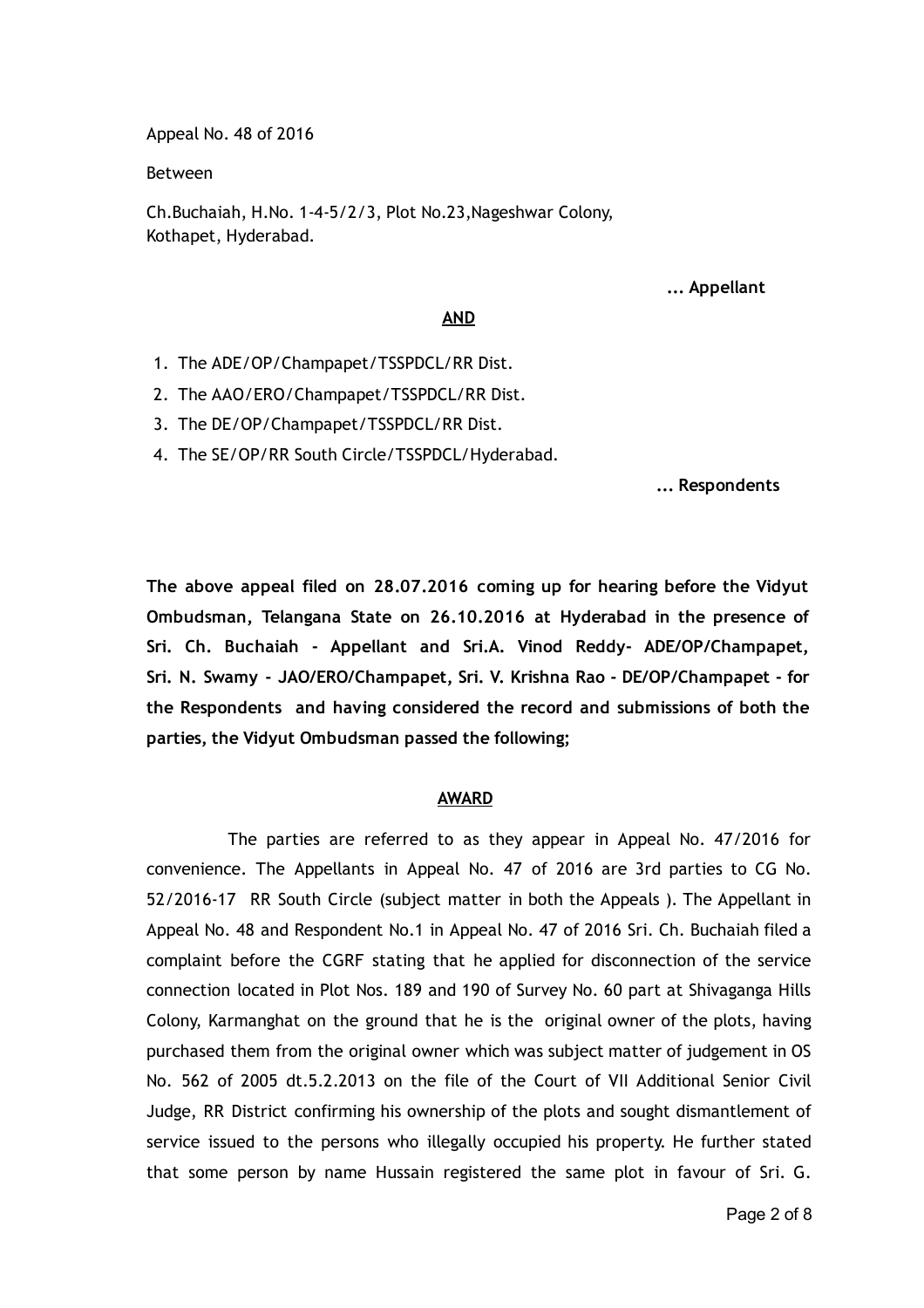Narasimha and Sri. A. Amarender Reddy, the Appellants herein against whom the complainant filed the suit. The 2nd Respondent/ADE/OP/Champapet through letter dt.4.6.2016 before the CGRF stated that he inspected the service connection Nos. 2521‐00412 and 2521‐00597(in the plots in question) and found that there is a single room with compound wall and the energy supply was being used by the consumers and they were paying the bills regularly. He stated that the complainant Sri. Ch.Buchaiah has been requesting for dismantling the two services and that he (R2) has not received any orders for dismantlement of the services.

2. During the enquiry before CGRF, the Respondent No. 1 Sri. Ch. Buchaiah stated that the Court of VII Additional Senior Civil Judge, RR Dist has passed judgment dt.5.2.2013 in his suit OS. No. 562 of 2005 confirming his ownership of the property in question and therefore, he requested for dismantlement of the electricity service connections issued illegally to Sri. G. Narasimha and Sri. A. Amarender Reddy the Appellants herein vide S.C.No. 2521‐00412 and 2521‐00597. On behalf of the Respondents, the ADE/O/Champapet stated that there is no court order to the DISCOM to disconnect the existing services in the premises.

3. The CGRF, after considering the material placed on record, namely the judgment dt 5.2.2013 of the court passed in OS No. 562 of 2005 dt.5.2.2013 declaring the ownership of the plots in the name of Sri. Ch. Buchaiah the Respondent No.1, directed dismantlement of the service connections on the ground that the Civil Court has confirmed the ownership of the plots in question of Sri.Ch. Buchaiah, through the impugned orders.

4. The Appellants Sri. Amerender Reddy and Sri. Narasimham aggrieved and being not satisfied with the orders passed behind their back (not making them as parties before CGRF) preferred the present Appeal admitting that OS No. 562 of 2005 was filed in the court of VII Additional Senior Civil Judge in respect of the plots in question by the Respondent No.1 Sri. Buchaiah. They claimed that in fact they have purchased the disputed plots from the original owners from whom the 1st Respondent Sri. Buchaiah said to have purchased the plots and that they have constructed rooms in their respective Plot Nos. 180 and 189, secured electricity connections bearing No.s 2521‐00597 and 2521‐00412 and that they have been paying the consumption bills regularly.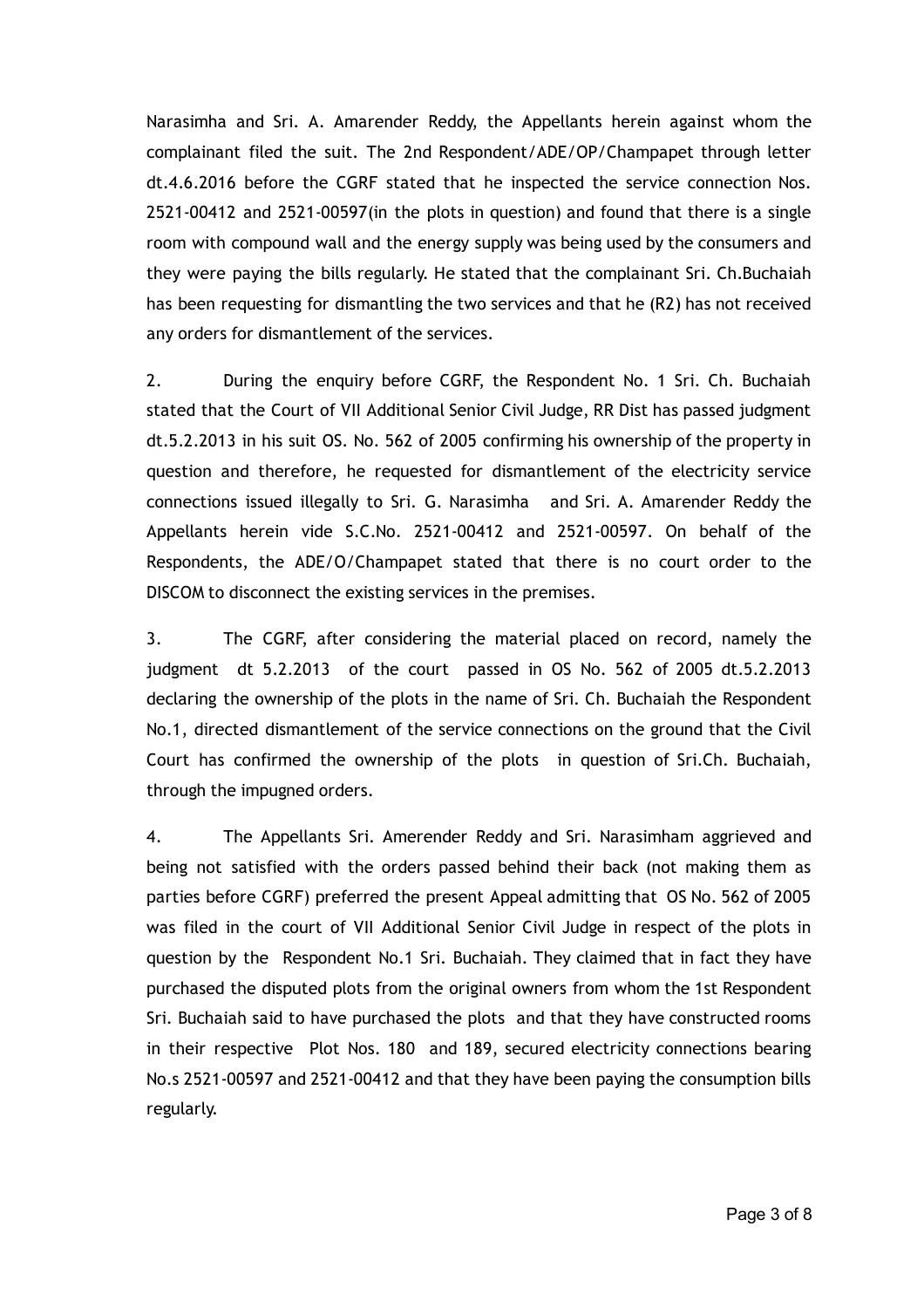5. The Appellants herein pleaded that the Respondent No.1 Sri. Buchaiah has not challenged the issue of service connections in their names in the suit in question and failed to prove his possession over the plots in question. Sri. Buchaiah(R1) preferred an Appeal suit No. 151 of 2013 in court of II Additional District Judge RR Dist and it is still pending in which the Appellants herein are contesting. The Appellants filed copy of cross appeal stated to have filed by them in the Appeal suit No. 151 of 2013 to question the Judgement and decree in OS No. 562/2005 dt.5.2.2013.

6. The Appellants further contended that CGRF passed the impugned orders ex parte against them and claimed that their non appearance before the forum on 6.6.2016 is neither wanton nor willful as they have not received any notices and that they have no knowledge about filing of the complaint before the CGRF. They claimed that the documents relied on by Sri. Ch. Buchaiah (R1) are under contest and his title is still sub judice pending decision before the court of the II Additional District Judge RR Dist. Without any order of the civil court, they claimed that the dismantlement of service is against the electricity rules and regulations and against the principles of natural justice and sought the impugned orders to be set aside.

7. Sri. Buchaiah (R1) filed Appeal No. 48 of 2016 claiming that he purchased Plot No.s 189 and 190 in question in the year 1982 under a Regular sale deed and that he gave complaint against two purchasers by name Sri.G. Narasimha and Sri. Amerender Reddy (the Appellants) who claimed to have purchased the same plots in the year 2005 and 2004 respectively and that he gave a complaint to DEE champapet in the year 2005 alleging that both the said persons secured Double registrations and that on the advice of CGRF, he filed the present appeal. The ADE/OP/Champapet/R2 submitted a report dt.4.8.2016 in the Appeal merely repeating the order of the CGRF. Through this letter, the ADE/OP/Champapet(R2) informed Sri. G. Narasimham and also Sri. A. Amarender Reddy (Appellants) about disconnection and dismantlement of the service connections 2521‐00412 and 2521‐00597 with immediate effect from the date of receipt of the letter.

8. The ADE/OP/Champapet, the 2nd Respondent through letter dt.29.7.2016 addressed to the CGRF gave the following details of the service connections of the Appellants:‐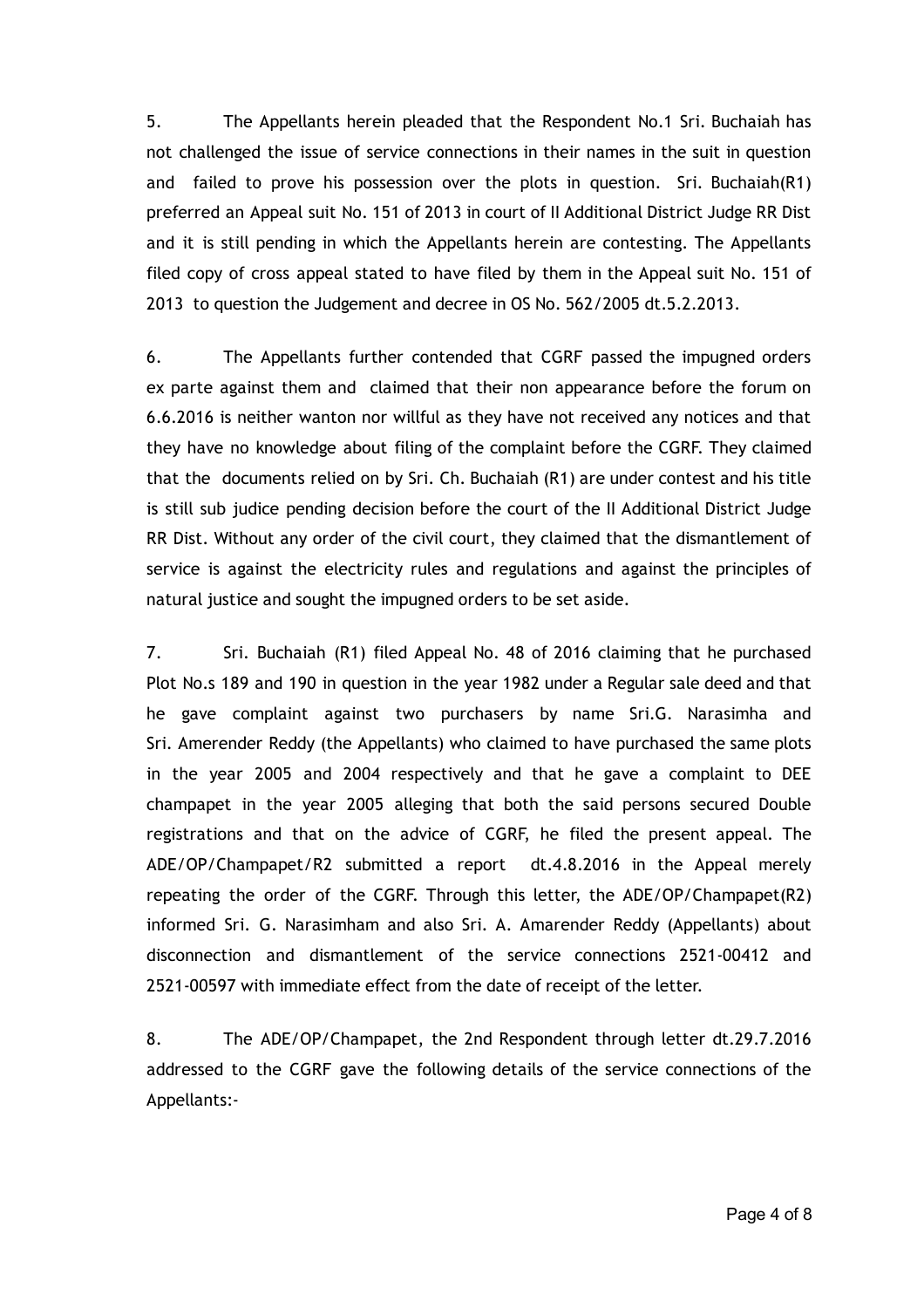| S.No. 2521 00412                               | SC No. 2521 00597                              |
|------------------------------------------------|------------------------------------------------|
| G. Narasimha, Plot.No. 189                     | A. Amarender Reddy Plot No. 190                |
| Meter. S. No. 16533443,<br>HPL, 5-30A, S-Phase | Meter. S. No. 21437112,<br>HPL, 5-30A, S-Phase |
| Final Reading - 2211/Dt.29.7.2016              | Final Reading - 472/Dt.29.7.2016               |

9. On behalf of the Appellants, two copies of registered sale deeds are filed one dt.5.1.2005 executed by one Khaja Faraz Hussain and J. Kotaiah in favour of Sri. G. Narasimha (Appellant No.2 ) conveying plot No. 189 measuring 240 Sq.Yards in Sy. No. 60 of Karmanghat village and another a copy of registered sale deed dt.28.12.2004 executed by one Khaja Faraz Hussain only in favour of Sri. A . Amareneder Reddy ( Appellant No 1)conveying Plot No. 190 measuring 300 Sq.Yds in Sy.No. 60 in Karmanghat village. On behalf of Sri. Buchaiah, the 1st Respondent a copy of his registered sale deed dt.25.6.1982 executed by Smt. V.Ratnabai through her GPA in his favour conveying 523 Square yards in Plot No.s 189 and 190 in Sy.No. 60 of karmanghat village is filed. He also filed a copy of the occupancy rights certificate dt. 26.2.1979 issued in favour of Smt. V. Ratnabai ,his vendor for an extent of 22 acres in Sy.No. 60 of Karmanghat village and also a copy of layout approved by Karmanghat Panchayat on 15.6.1981 in support of his claim apart from newspaper cuttings.

10. In view of the nature of allegations in both the matters and the facts, there could be no meeting point between the parties on any aspect and thus the efforts at mediation failed.

11. On the basis of the record and the respective contentions,the following

issues arise for determination in these two cases:

- 1. Whether the impugned orders are liable to be set aside?
- 2. Whether pendency of Appeal Suit No. 151 of 2013 has any bearing on the impugned orders?

# Arguments heard.

## Issues 1 & 2

12. In the two plot Nos. 189 and 190 in question in Sy.No. 60 part of Sivaganga Hills colony, Karmanghat there are two service connections SC No.2521‐00412 in the name of Sri. G. Narasimha in plot No. 189 and SC No. 25121‐00597 in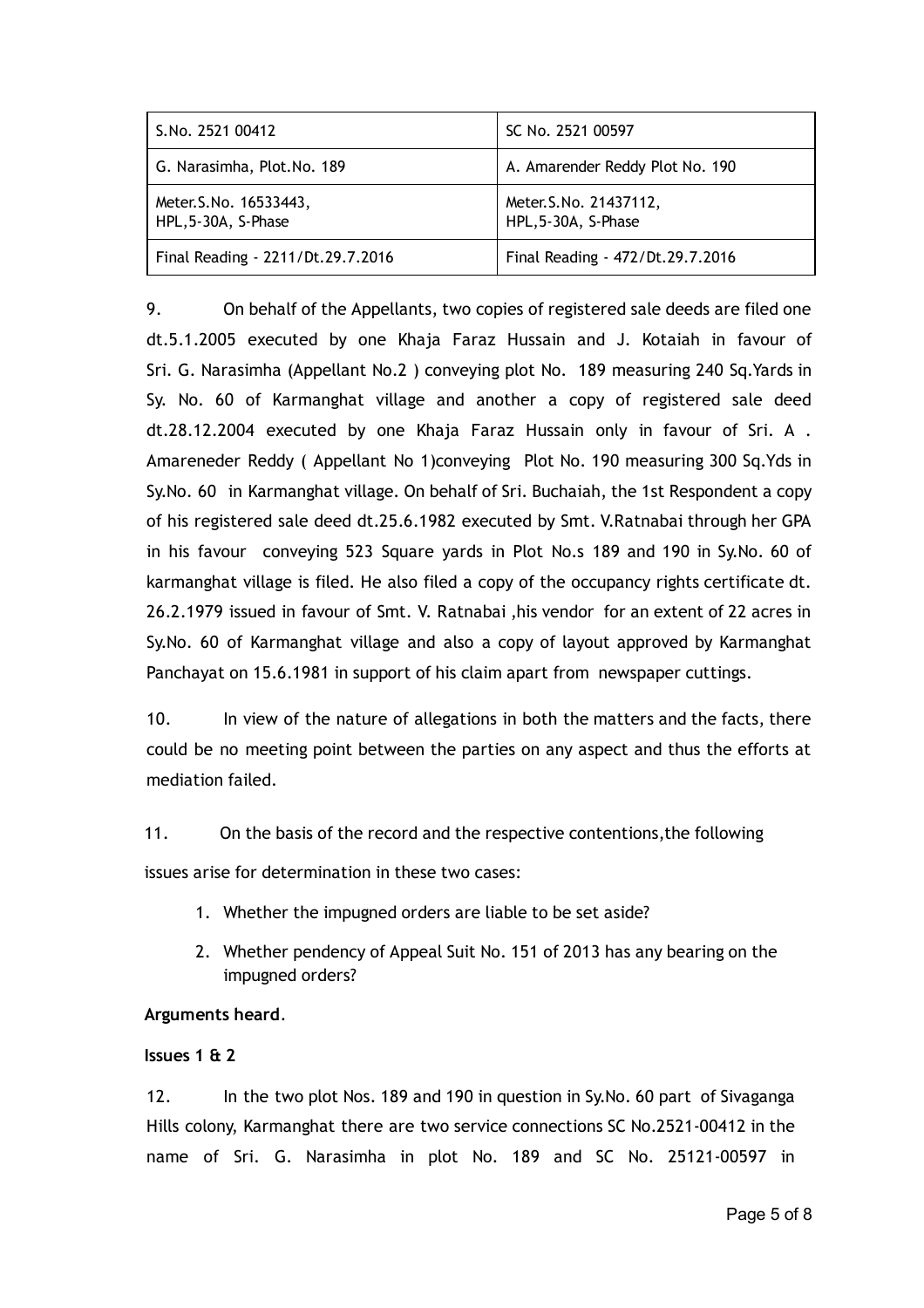Plot No.190 in the name of A. Amarender Reddy, the Appellants herein. According to the report of the 2nd Respondent/ADE/OP/Champapet, the Appellants have been paying the CC bills regularly. In support of their ownership the Appellant No.1 is relying on a regular sale deed dt.28.12.2004 in his favour relating to plot No. 190 and the Appellant No.2 is relying on a regular sale deed dt.5.1.2005 in his name relating to plot No. 189 executed by One Khaja Faraz Hussain and another. The Respondent No.1/Buchaiah termed these sale deeds as double registrations. To settle the disputes, it appears that the 1st Respondent/Ch. Buchaiah filed OS No. 562 of 2005 against the Appellants (Defendants 3&4in the suit) herein as well as the vendors of the Appellants seeking declaration of title and possession and the suit was decreed on 5.2.2013 declaring only title of the 1st Respondent/Ch.Buchaiah over the property in question.

13. The Appellants filed copy of Appeal suit No. 151 of 2013 filed by the 1st Respondent Sri. Chiluka Buchaiah and so also a copy of Cross Objections in the Appeal suit filed by the Appellants herein. The Appeal is still pending in the court of II Additional District Judge RR district. The Appellants filed copies of electricity bills paid by them for the service connections. The 1st Respondent, it appears, has applied to the 4th Respondent/DE of Champapet on 25.7.2013 for disconnection of the power supply issued in the name of the Appellants herein, against which no action has been taken. Therefore, he lodged a complaint with the CGRF. Only on the basis of the decree of the civil court declaring the title of the 1st Respondent Sri. Buchaiah as the owner of the plots, the ADE/OP/Champapet directed dismantlement of the service connections and accordingly as per the report of the 2nd Respondent ADE/OP/Champapet dt.4.8.2016, the service connections in the two plots issued in the names of the Appellants were dismantled and thus the CGRF directions have been implemented.

14. Extensive arguments have been advanced on behalf of the Appellants as well as the 1st Respondent/Sri. Ch. Buchaiah on the merits of the civil case, which is pending in a civil court. As things stand, the decree of the Civil Court dt. 5.2.2013 in OS No. 562 of 2005 stands. It may be subject matter of Appeal and cross Appeal. The decree of the Court in OS No. 562 of 2005 is ultimately subject to result in the Appeal suit and cross appeal. At this stage, the decree of the trial court can not be ignored. Similarly merits of the civil matter cannot be gone into in these cases. So long as the decree in the civil case stands and there is no stay of the operation of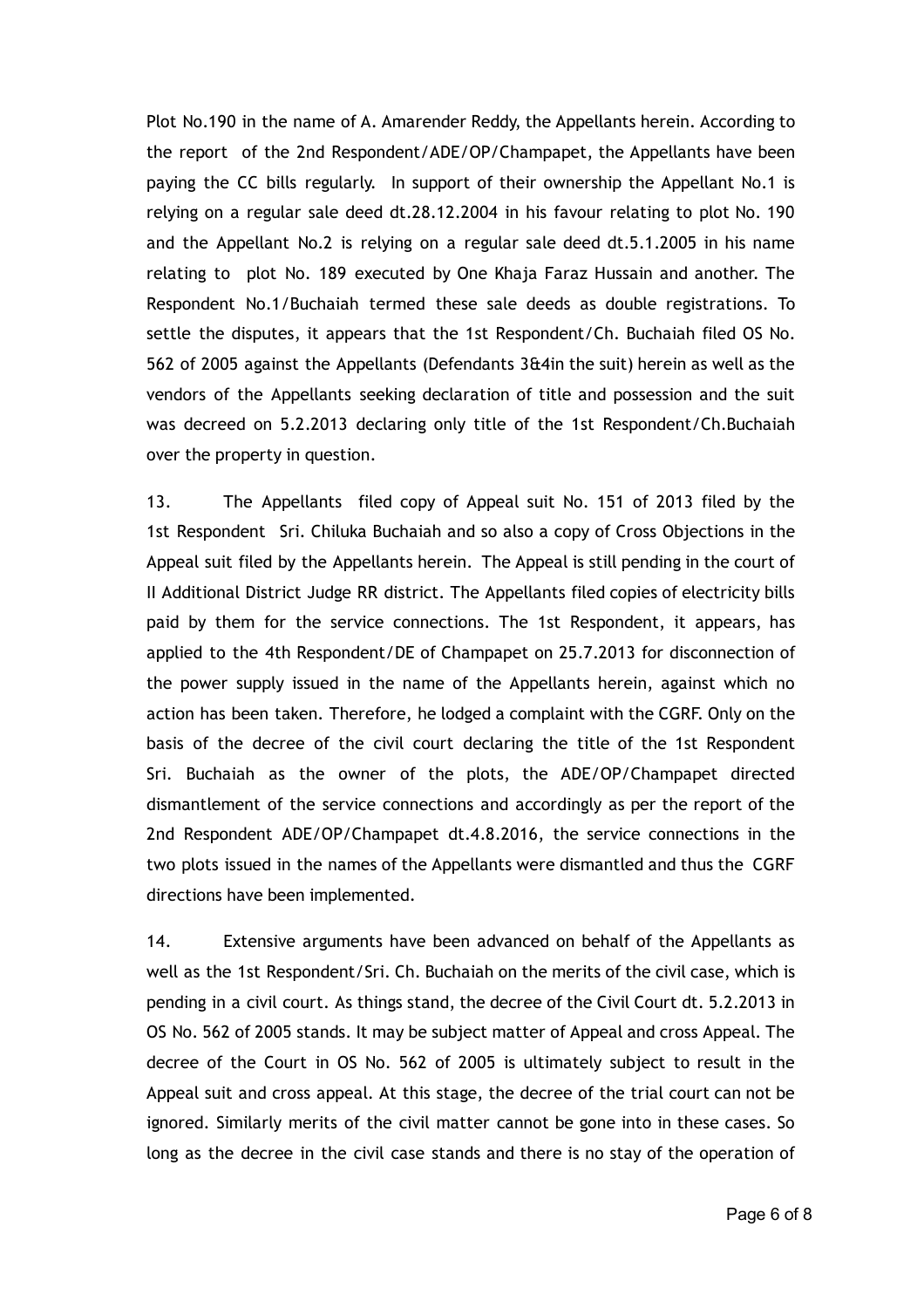the decree, the conclusion of the CGRF in ordering dismantling of the service connection based on title, though flawed for breach of principles of material justice, would stand. Even otherwise, the conclusion is not affected in any manner.

15. On behalf of the Appellants, it is vehemently contended that the Respondents have not issued any notice to them before dismantlement of the service connection. A perusal of the impugned orders disclose that no notice was given by the Respondents to the Appellants and also by the CGRF while taking a decision to dismantle the services in the plots in question which is against the principles of natural justice. It is also a fact that the Appellants secured service connections according to the 1st Respondent Sri. Buchaiah behind his back.

16. In view of the serious contest between the Appellants and the 1st Respondent regarding the plots in question in a Civil Court and the finding given by the Trial Court in the suit in favour of the 1st Respondent, the CGRF merely based on the decree of the Court in favour of the 1st Respondent Sri. Ch. Buchaiah, directed dismantlement of the service connections. If any contrary order is passed, it goes against the decree of a civil court in favour of the 1st Respondent. Therefore, the impugned orders cannot be set aside at this stage, without there being any change in the terms of the decree. However the dismantlement of service connections as ordered in the impugned orders shall be however subject to the result of the civil dispute pending in Appeal suit No. 151 of 2013 and also the cross Appeal on the file of the Hon'ble II Additional District Judge, RR District. Thus the pending Appeal suit certainly has a bearing on the impugned orders. In view of the fact that the CGRF is influenced by the Decree of the civil court in passing the impugned orders and pendency of the Appeal suit without there being any stay of the decree of the trial court, no further orders may be passed in this case. The impugned orders thus cannot be set aside for the aforementioned reasons. Both the issues are answered accordingly.

17. In the result, both the appeals are disposed of as follows:

The impugned orders are confirmed, however subject to the result in the Appeal Suit No. 151 of 2013 and Cross Appeal pending in a Civil Court between the two contesting parties.